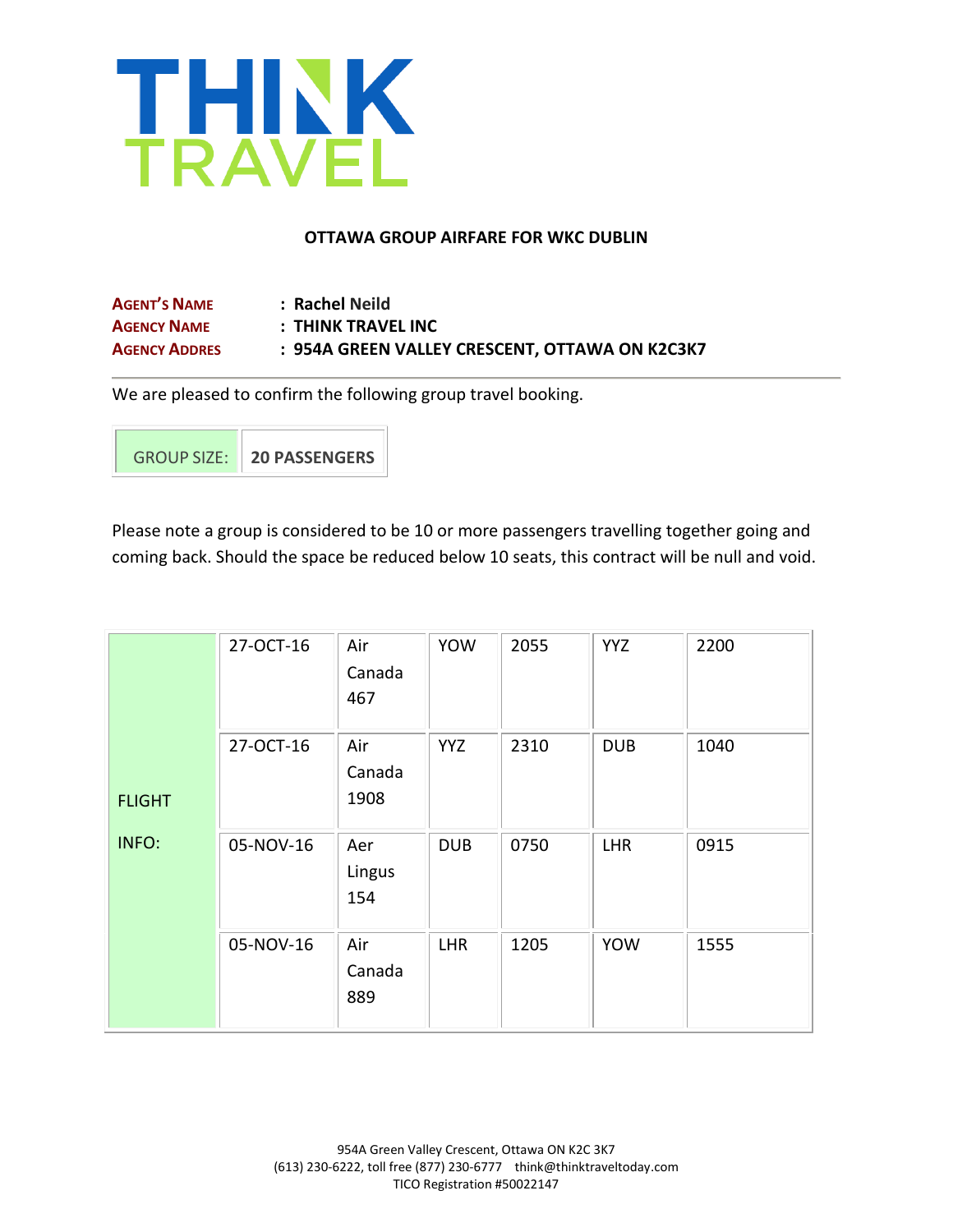

| <b>BASE FARE:</b>    | \$559.00 | CAD per pax |
|----------------------|----------|-------------|
| <b>APPROX TAXES:</b> | \$488.00 | CAD per pax |

**TOTAL COST = \$1047.00 PER ADULT OR CHILD**. **NOTE:** Taxes, fees & fuel surcharges are subject to change and will be reassessed at the time of FULL

PAYMENT**.**

# **DEPOSIT & PAYMENTS:**

Reservations will not be made without receipt of deposit by the due date. If Think Travel Travel does not receive the deposit by the specified date, all rates are subject to a re-quote. If full payment is not received we will assume the space is no longer required and the booking will be cancelled and the deposit shall be forfeited.

| <b>NON-REFUNDABLE</b><br><b>DEPOSIT DUE:</b> | \$225.00 | Per PAX |
|----------------------------------------------|----------|---------|
|----------------------------------------------|----------|---------|

Deposit is REQUIRED by: **17-JUN-16** by credit card; EFT (electronic funds transfer); bank draft, certified cheque. Payment must be received to the above mailing address by this date.

| <b>NAME LIST AND</b><br><b>PAYMENT DUE:</b> | 06-SEP-16 |
|---------------------------------------------|-----------|
|---------------------------------------------|-----------|

**NAMES AND FINAL BALANCE** must be received by this date. Think Travel will not be responsible for any errors as a result of misspelled names provided. Re-issuing of tickets will be subject to airline Terms

& Conditions and penalties will apply without exception. Please note we are not responsible for the necessary entry requirements to travel.

## **CANCELLATION & REFUND REQUESTS:**

## **ONCE TICKETS ARE ISSUED: CANCELLED PENALTY IS 100% NON-REFUNDABLE**

All cancellation requests are required in writing. Deposit is totally Non-Refundable. Insurance is optional; please inquire if you need any coverage.